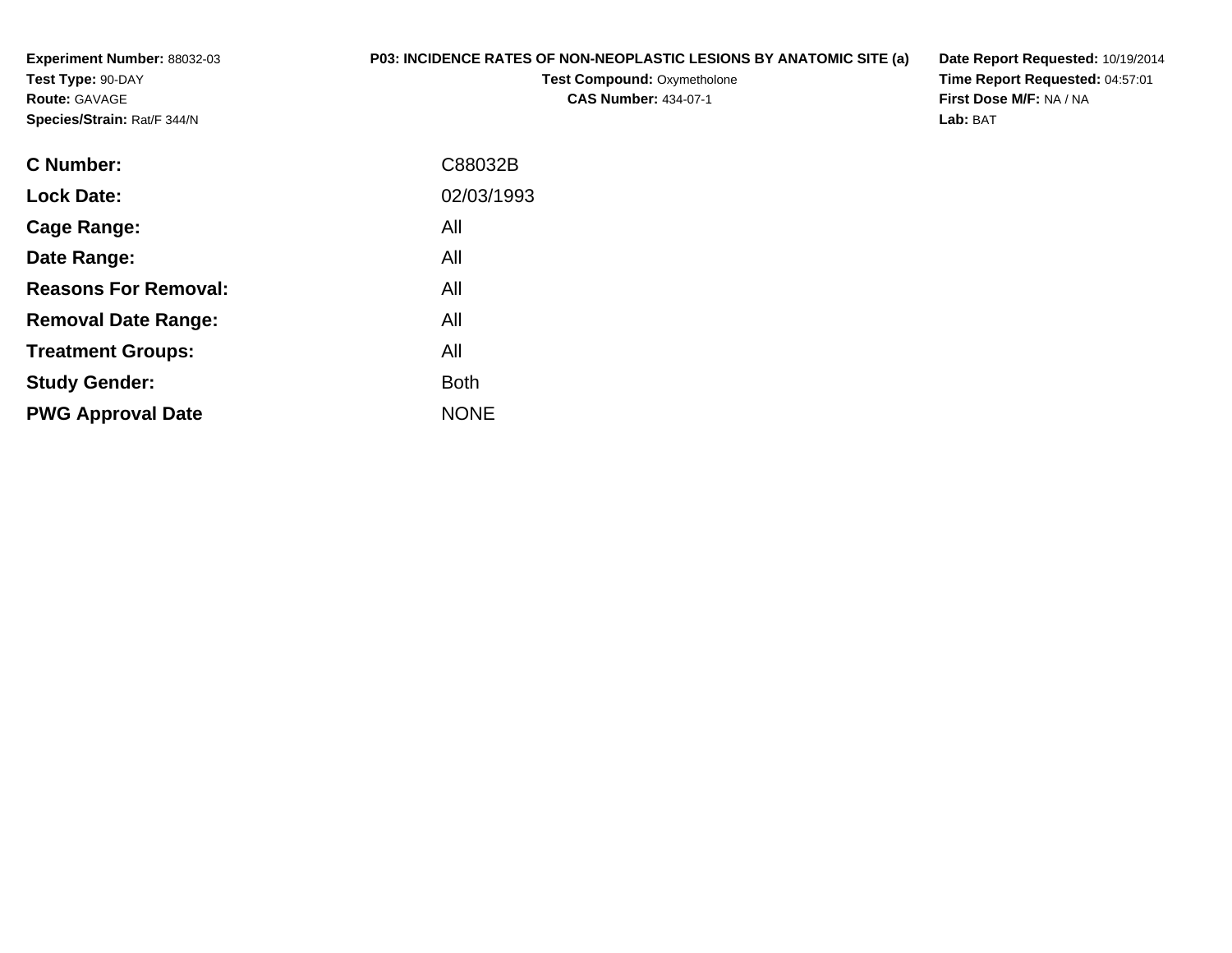| Experiment Number: 88032-03             | P03: INCIDENCE RATES OF NON-NEOPLASTIC LESIONS BY ANATOMIC SITE (a) |          |                             | Date Report Requested: 10/19/2014<br>Time Report Requested: 04:57:01 |                         |                      |
|-----------------------------------------|---------------------------------------------------------------------|----------|-----------------------------|----------------------------------------------------------------------|-------------------------|----------------------|
| Test Type: 90-DAY                       | Test Compound: Oxymetholone                                         |          |                             |                                                                      |                         |                      |
| Route: GAVAGE                           |                                                                     |          | <b>CAS Number: 434-07-1</b> |                                                                      | First Dose M/F: NA / NA |                      |
| Species/Strain: Rat/F 344/N             |                                                                     |          |                             |                                                                      | Lab: BAT                |                      |
| F 344/N Rat MALE                        | 0 MG/KG                                                             | 80 MG/KG | <b>MG/KG</b><br>160         | <b>MG/KG</b><br>315                                                  | <b>MG/KG</b><br>625     | <b>MG/KG</b><br>1250 |
| <b>Disposition Summary</b>              |                                                                     |          |                             |                                                                      |                         |                      |
| <b>Animals Initially In Study</b>       | 10                                                                  | 10       | 10                          | 10                                                                   | 10                      | 10                   |
| <b>Early Deaths</b>                     |                                                                     |          |                             |                                                                      |                         |                      |
| <b>Natural Death</b>                    |                                                                     |          |                             |                                                                      |                         | $\mathbf 1$          |
| <b>Survivors</b>                        |                                                                     |          |                             |                                                                      |                         |                      |
| <b>Natural Death</b>                    |                                                                     |          |                             |                                                                      | $\mathbf 1$             |                      |
| <b>Terminal Sacrifice</b>               | 10                                                                  | 10       | 10                          | 10                                                                   | 9                       | 9                    |
| <b>Animals Examined Microscopically</b> | 10                                                                  | 10       | 10                          | 10                                                                   | 10                      | 10                   |
| <b>ALIMENTARY SYSTEM</b>                |                                                                     |          |                             |                                                                      |                         |                      |
| Esophagus                               | (10)                                                                | (0)      | (0)                         | (0)                                                                  | (1)                     | (10)                 |
| Intestine Large, Cecum                  | (10)                                                                | (0)      | (0)                         | (0)                                                                  | (0)                     | (9)                  |
| Intestine Large, Colon                  | (10)                                                                | (0)      | (0)                         | (0)                                                                  | (1)                     | (9)                  |
| Intestine Large, Rectum                 | (10)                                                                | (0)      | (0)                         | (0)                                                                  | (1)                     | (10)                 |
| Parasite Metazoan                       | $1(10\%)$                                                           |          |                             |                                                                      |                         |                      |
| Intestine Small, Duodenum               | (10)                                                                | (0)      | (0)                         | (0)                                                                  | (0)                     | (9)                  |
| Intestine Small, Ileum                  | (10)                                                                | (0)      | (0)                         | (0)                                                                  | (0)                     | (9)                  |
| Intestine Small, Jejunum                | (10)                                                                | (0)      | (0)                         | (0)                                                                  | (1)                     | (9)                  |
| Liver                                   | (10)                                                                | (0)      | (0)                         | (2)                                                                  | (1)                     | (9)                  |
| Hematopoietic Cell Proliferation        | $1(10\%)$                                                           |          |                             |                                                                      |                         |                      |
| Hepatodiaphragmatic Nodule              |                                                                     |          |                             | 2 (100%)                                                             |                         | $1(11\%)$            |
| Pancreas                                | (10)                                                                | (0)      | (0)                         | (0)                                                                  | (1)                     | (9)                  |
| <b>Salivary Glands</b>                  | (10)                                                                | (0)      | (0)                         | (0)                                                                  | (1)                     | (9)                  |
| Stomach, Forestomach                    | (10)                                                                | (0)      | (0)                         | (0)                                                                  | (2)                     | (9)                  |
| Necrosis, Diffuse                       |                                                                     |          |                             |                                                                      | 1 (50%)                 |                      |
| Stomach, Glandular                      | (10)                                                                | (0)      | (0)                         | (0)                                                                  | (1)                     | (9)                  |
| CARDIOVASCULAR SYSTEM                   |                                                                     |          |                             |                                                                      |                         |                      |
| <b>Blood Vessel</b>                     | (10)                                                                | (0)      | (0)                         | (0)                                                                  | (1)                     | (9)                  |
| Heart                                   | (10)                                                                | (10)     | (10)                        | (10)                                                                 | (10)                    | (9)                  |
| Myocardium, Degeneration, Chronic       | 10 (100%)                                                           | 8 (80%)  | 10 (100%)                   | 10 (100%)                                                            | 9(90%)                  | $9(100\%)$           |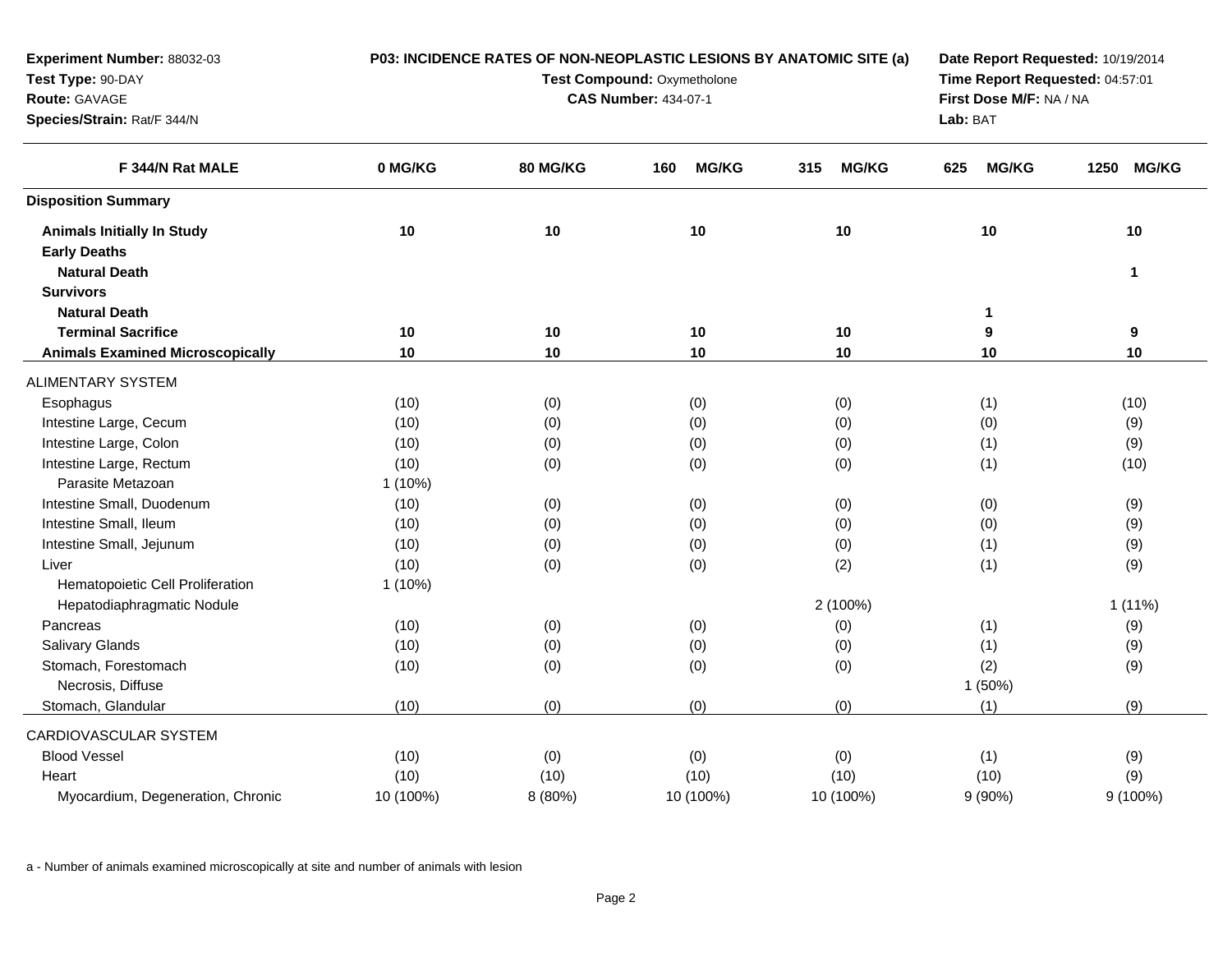| Experiment Number: 88032-03<br>Test Type: 90-DAY<br>Route: GAVAGE<br>Species/Strain: Rat/F 344/N | P03: INCIDENCE RATES OF NON-NEOPLASTIC LESIONS BY ANATOMIC SITE (a)<br>Test Compound: Oxymetholone<br><b>CAS Number: 434-07-1</b> |                 |                     |                     | Date Report Requested: 10/19/2014<br>Time Report Requested: 04:57:01<br>First Dose M/F: NA / NA<br>Lab: BAT |            |
|--------------------------------------------------------------------------------------------------|-----------------------------------------------------------------------------------------------------------------------------------|-----------------|---------------------|---------------------|-------------------------------------------------------------------------------------------------------------|------------|
| F 344/N Rat MALE                                                                                 | 0 MG/KG                                                                                                                           | <b>80 MG/KG</b> | <b>MG/KG</b><br>160 | <b>MG/KG</b><br>315 | <b>MG/KG</b><br>625                                                                                         | 1250 MG/KG |
| <b>ENDOCRINE SYSTEM</b>                                                                          |                                                                                                                                   |                 |                     |                     |                                                                                                             |            |
| <b>Adrenal Cortex</b>                                                                            | (10)                                                                                                                              | (10)            | (10)                | (10)                | (10)                                                                                                        | (9)        |
| Hypertrophy, Focal                                                                               | $1(10\%)$                                                                                                                         |                 |                     |                     |                                                                                                             |            |
| Vacuolization Cytoplasmic                                                                        | $9(90\%)$                                                                                                                         | 6(60%)          | 10 (100%)           | 10 (100%)           | 10 (100%)                                                                                                   | $9(100\%)$ |
| Adrenal Medulla                                                                                  | (10)                                                                                                                              | (0)             | (0)                 | (0)                 | (1)                                                                                                         | (9)        |
| Islets, Pancreatic                                                                               | (10)                                                                                                                              | (0)             | (0)                 | (0)                 | (1)                                                                                                         | (9)        |
| Parathyroid Gland                                                                                | (8)                                                                                                                               | (0)             | (0)                 | (0)                 | (1)                                                                                                         | (8)        |
| <b>Pituitary Gland</b>                                                                           | (10)                                                                                                                              | (0)             | (0)                 | (0)                 | (1)                                                                                                         | (9)        |
| Craniophar Dct, Cyst                                                                             |                                                                                                                                   |                 |                     |                     |                                                                                                             | $1(11\%)$  |
| <b>Thyroid Gland</b>                                                                             | (10)                                                                                                                              | (0)             | (0)                 | (0)                 | (1)                                                                                                         | (9)        |
| <b>GENERAL BODY SYSTEM</b><br>None                                                               |                                                                                                                                   |                 |                     |                     |                                                                                                             |            |
| <b>GENITAL SYSTEM</b>                                                                            |                                                                                                                                   |                 |                     |                     |                                                                                                             |            |
| Epididymis                                                                                       | (10)                                                                                                                              | (0)             | (0)                 | (0)                 | (1)                                                                                                         | (10)       |
| <b>Preputial Gland</b>                                                                           | (9)                                                                                                                               | (0)             | (0)                 | (0)                 | (1)                                                                                                         | (9)        |
| Prostate                                                                                         | (10)                                                                                                                              | (0)             | (0)                 | (0)                 | (1)                                                                                                         | (9)        |
| Inflammation, Chronic                                                                            | $1(10\%)$                                                                                                                         |                 |                     |                     |                                                                                                             |            |
| Seminal Vesicle                                                                                  | (10)                                                                                                                              | (0)             | (0)                 | (0)                 | (1)                                                                                                         | (9)        |
| <b>Testes</b>                                                                                    | (10)                                                                                                                              | (0)             | (0)                 | (0)                 | (1)                                                                                                         | (10)       |
| <b>HEMATOPOIETIC SYSTEM</b>                                                                      |                                                                                                                                   |                 |                     |                     |                                                                                                             |            |
| <b>Bone Marrow</b>                                                                               | (10)                                                                                                                              | (0)             | (0)                 | (0)                 | (1)                                                                                                         | (10)       |
| Lymph Node, Mandibular                                                                           | (10)                                                                                                                              | (0)             | (0)                 | (0)                 | (0)                                                                                                         | (8)        |
| Lymph Node, Mesenteric                                                                           | (10)                                                                                                                              | (0)             | (0)                 | (0)                 | (1)                                                                                                         | (9)        |
| Spleen                                                                                           | (10)                                                                                                                              | (0)             | (0)                 | (0)                 | (1)                                                                                                         | (9)        |
| Lymph Follic, Depletion Cellular                                                                 |                                                                                                                                   |                 |                     |                     | 1 (100%)                                                                                                    |            |
| Thymus                                                                                           | (10)                                                                                                                              | (0)             | (0)                 | (0)                 | (1)                                                                                                         | (9)        |
| <b>INTEGUMENTARY SYSTEM</b>                                                                      |                                                                                                                                   |                 |                     |                     |                                                                                                             |            |
| <b>Mammary Gland</b>                                                                             | (9)                                                                                                                               | (9)             | (7)                 | (8)                 | (10)                                                                                                        | (8)        |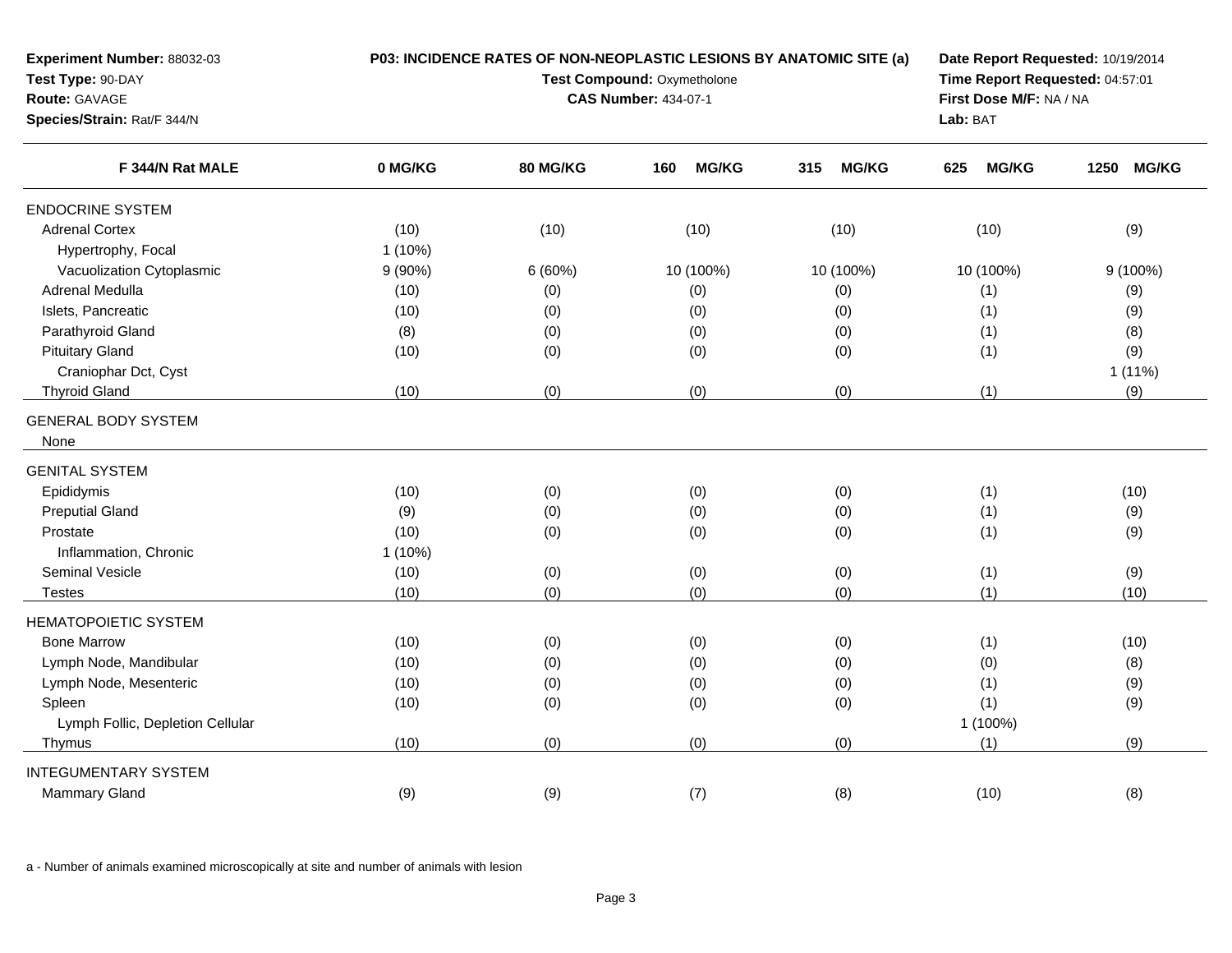| Experiment Number: 88032-03<br>Test Type: 90-DAY<br>Route: GAVAGE<br>Species/Strain: Rat/F 344/N | P03: INCIDENCE RATES OF NON-NEOPLASTIC LESIONS BY ANATOMIC SITE (a)<br>Test Compound: Oxymetholone<br><b>CAS Number: 434-07-1</b> |           |                     |                     | Date Report Requested: 10/19/2014<br>Time Report Requested: 04:57:01<br>First Dose M/F: NA / NA<br>Lab: BAT |                      |
|--------------------------------------------------------------------------------------------------|-----------------------------------------------------------------------------------------------------------------------------------|-----------|---------------------|---------------------|-------------------------------------------------------------------------------------------------------------|----------------------|
| F 344/N Rat MALE                                                                                 | 0 MG/KG                                                                                                                           | 80 MG/KG  | <b>MG/KG</b><br>160 | <b>MG/KG</b><br>315 | <b>MG/KG</b><br>625                                                                                         | <b>MG/KG</b><br>1250 |
| Dilatation                                                                                       |                                                                                                                                   |           | 7 (100%)            | 8 (100%)            | 10 (100%)                                                                                                   | 8 (100%)             |
| Skin                                                                                             | (10)                                                                                                                              | (0)       | (0)                 | (0)                 | (1)                                                                                                         | (10)                 |
| MUSCULOSKELETAL SYSTEM                                                                           |                                                                                                                                   |           |                     |                     |                                                                                                             |                      |
| Bone                                                                                             | (10)                                                                                                                              | (0)       | (0)                 | (0)                 | (1)                                                                                                         | (10)                 |
| <b>NERVOUS SYSTEM</b>                                                                            |                                                                                                                                   |           |                     |                     |                                                                                                             |                      |
| <b>Brain</b>                                                                                     | (10)                                                                                                                              | (0)       | (0)                 | (0)                 | (1)                                                                                                         | (10)                 |
| <b>RESPIRATORY SYSTEM</b>                                                                        |                                                                                                                                   |           |                     |                     |                                                                                                             |                      |
| Lung                                                                                             | (10)                                                                                                                              | (0)       | (0)                 | (0)                 | (1)                                                                                                         | (9)                  |
| Alveolus, Foreign Body                                                                           |                                                                                                                                   |           |                     |                     | 1 (100%)                                                                                                    |                      |
| Alveolus, Inflammation, Chronic Active                                                           | $1(10\%)$                                                                                                                         |           |                     |                     |                                                                                                             |                      |
| <b>Nose</b>                                                                                      | (10)                                                                                                                              | (0)       | (0)                 | (0)                 | (1)                                                                                                         | (10)                 |
| Turbinate, Inflammation, Chronic Active                                                          | 8 (80%)                                                                                                                           |           |                     |                     |                                                                                                             |                      |
| Trachea                                                                                          | (10)                                                                                                                              | (0)       | (0)                 | (0)                 | (1)                                                                                                         | (10)                 |
| SPECIAL SENSES SYSTEM                                                                            |                                                                                                                                   |           |                     |                     |                                                                                                             |                      |
| None                                                                                             |                                                                                                                                   |           |                     |                     |                                                                                                             |                      |
| <b>URINARY SYSTEM</b>                                                                            |                                                                                                                                   |           |                     |                     |                                                                                                             |                      |
| Kidney                                                                                           | (10)                                                                                                                              | (10)      | (10)                | (10)                | (10)                                                                                                        | (9)                  |
| Cortex, Hyperplasia, Tubular                                                                     | $1(10\%)$                                                                                                                         |           |                     |                     |                                                                                                             |                      |
| Nephropathy                                                                                      | 10 (100%)                                                                                                                         |           |                     |                     |                                                                                                             |                      |
| Regeneration, Diffuse                                                                            |                                                                                                                                   | 10 (100%) | 10 (100%)           | 10 (100%)           | 10 (100%)                                                                                                   | $9(100\%)$           |
| Renal Tubule, Mineralization, Diffuse                                                            |                                                                                                                                   | $1(10\%)$ | 10 (100%)           | 10 (100%)           | 10 (100%)                                                                                                   | $9(100\%)$           |
| <b>Urinary Bladder</b>                                                                           | (10)                                                                                                                              | (0)       | (0)                 | (0)                 | (1)                                                                                                         | (9)                  |

## \*\*\*END OF MALE DATA\*\*\*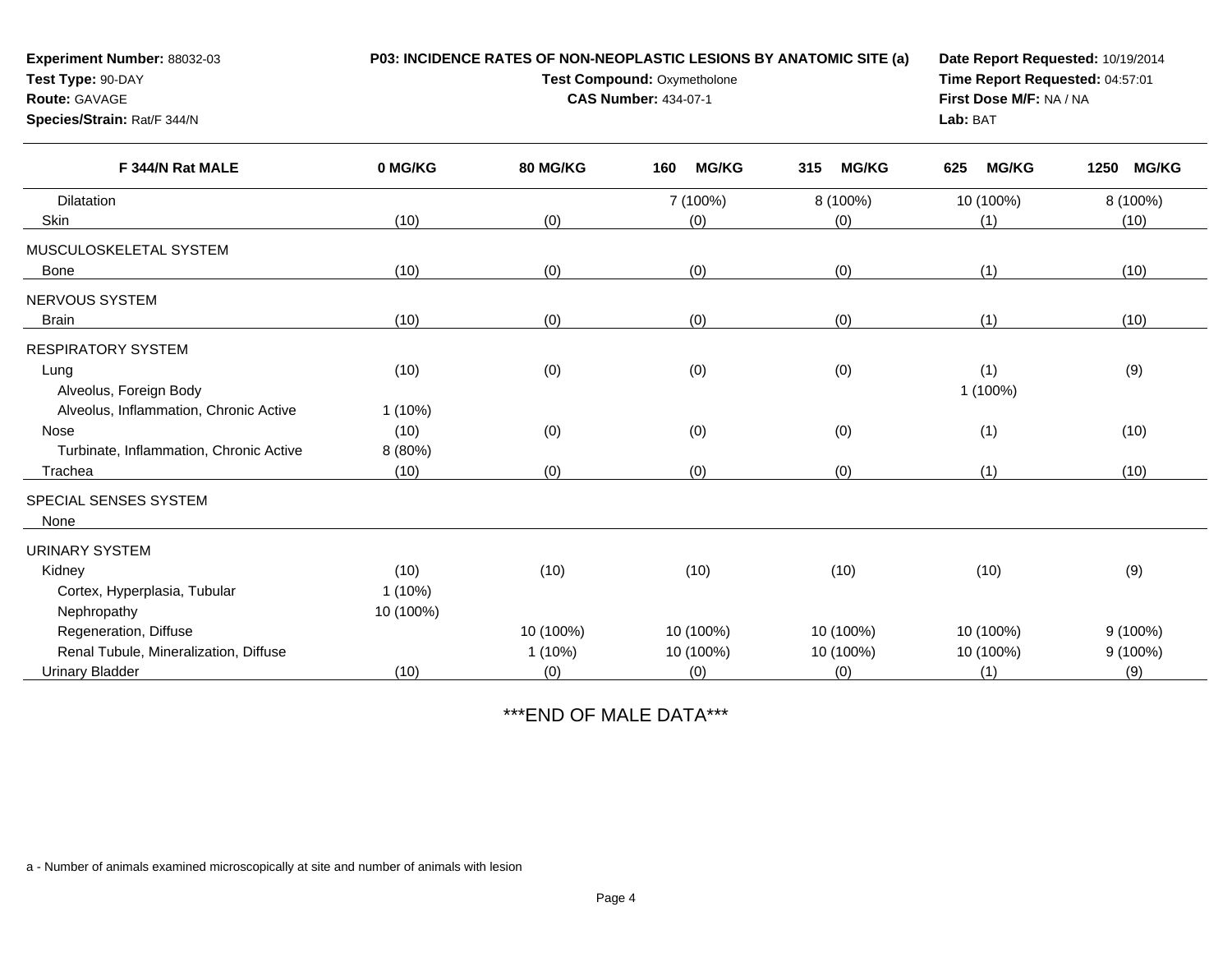| Experiment Number: 88032-03             | P03: INCIDENCE RATES OF NON-NEOPLASTIC LESIONS BY ANATOMIC SITE (a) |          |                     | Date Report Requested: 10/19/2014<br>Time Report Requested: 04:57:02<br>First Dose M/F: NA / NA |                     |                      |  |
|-----------------------------------------|---------------------------------------------------------------------|----------|---------------------|-------------------------------------------------------------------------------------------------|---------------------|----------------------|--|
| Test Type: 90-DAY                       | Test Compound: Oxymetholone<br><b>CAS Number: 434-07-1</b>          |          |                     |                                                                                                 |                     |                      |  |
| Route: GAVAGE                           |                                                                     |          |                     |                                                                                                 |                     |                      |  |
| Species/Strain: Rat/F 344/N             |                                                                     |          |                     |                                                                                                 | Lab: BAT            |                      |  |
| F 344/N Rat FEMALE                      | 0 MG/KG                                                             | 80 MG/KG | <b>MG/KG</b><br>160 | <b>MG/KG</b><br>315                                                                             | <b>MG/KG</b><br>625 | <b>MG/KG</b><br>1250 |  |
| <b>Disposition Summary</b>              |                                                                     |          |                     |                                                                                                 |                     |                      |  |
| <b>Animals Initially In Study</b>       | 10                                                                  | 10       | 10                  | 10                                                                                              | 10                  | 10                   |  |
| <b>Early Deaths</b>                     |                                                                     |          |                     |                                                                                                 |                     |                      |  |
| <b>Dosing Accident</b>                  |                                                                     |          |                     |                                                                                                 |                     | 1                    |  |
| <b>Survivors</b>                        |                                                                     |          |                     |                                                                                                 |                     |                      |  |
| <b>Terminal Sacrifice</b>               | 10                                                                  | 10       | 10                  | 10                                                                                              | 10                  | 9                    |  |
| <b>Animals Examined Microscopically</b> | 10                                                                  | 10       | 10                  | 10                                                                                              | 10                  | 10                   |  |
| <b>ALIMENTARY SYSTEM</b>                |                                                                     |          |                     |                                                                                                 |                     |                      |  |
| Esophagus                               | (10)                                                                | (0)      | (0)                 | (0)                                                                                             | (0)                 | (10)                 |  |
| Intestine Large, Cecum                  | (10)                                                                | (0)      | (0)                 | (0)                                                                                             | (0)                 | (10)                 |  |
| Intestine Large, Colon                  | (10)                                                                | (0)      | (0)                 | (0)                                                                                             | (0)                 | (10)                 |  |
| Intestine Large, Rectum                 | (10)                                                                | (0)      | (0)                 | (0)                                                                                             | (0)                 | (10)                 |  |
| Intestine Small, Duodenum               | (10)                                                                | (0)      | (0)                 | (0)                                                                                             | (0)                 | (10)                 |  |
| Intestine Small, Ileum                  | (10)                                                                | (0)      | (0)                 | (0)                                                                                             | (0)                 | (10)                 |  |
| Intestine Small, Jejunum                | (10)                                                                | (0)      | (0)                 | (0)                                                                                             | (0)                 | (10)                 |  |
| Liver                                   | (10)                                                                | (2)      | (0)                 | (1)                                                                                             | (0)                 | (10)                 |  |
| Hepatodiaphragmatic Nodule              | $1(10\%)$                                                           | 2 (100%) |                     | 1 (100%)                                                                                        |                     |                      |  |
| Inflammation, Chronic Active, Diffuse   | $1(10\%)$                                                           |          |                     |                                                                                                 |                     |                      |  |
| Pancreas                                | (10)                                                                | (0)      | (0)                 | (0)                                                                                             | (0)                 | (10)                 |  |
| Atrophy                                 | 1(10%)                                                              |          |                     |                                                                                                 |                     |                      |  |
| Salivary Glands                         | (10)                                                                | (0)      | (0)                 | (0)                                                                                             | (0)                 | (10)                 |  |
| Stomach, Forestomach                    | (10)                                                                | (0)      | (0)                 | (0)                                                                                             | (0)                 | (10)                 |  |
| Stomach, Glandular                      | (10)                                                                | (0)      | (0)                 | (0)                                                                                             | (0)                 | (10)                 |  |
| CARDIOVASCULAR SYSTEM                   |                                                                     |          |                     |                                                                                                 |                     |                      |  |
| <b>Blood Vessel</b>                     | (10)                                                                | (0)      | (0)                 | (0)                                                                                             | (0)                 | (10)                 |  |
| Heart                                   | (10)                                                                | (10)     | (10)                | (10)                                                                                            | (10)                | (10)                 |  |
| Myocardium, Degeneration, Chronic       | 3(30%)                                                              | 6(60%)   | 7 (70%)             | $9(90\%)$                                                                                       | $9(90\%)$           | $9(90\%)$            |  |

ENDOCRINE SYSTEM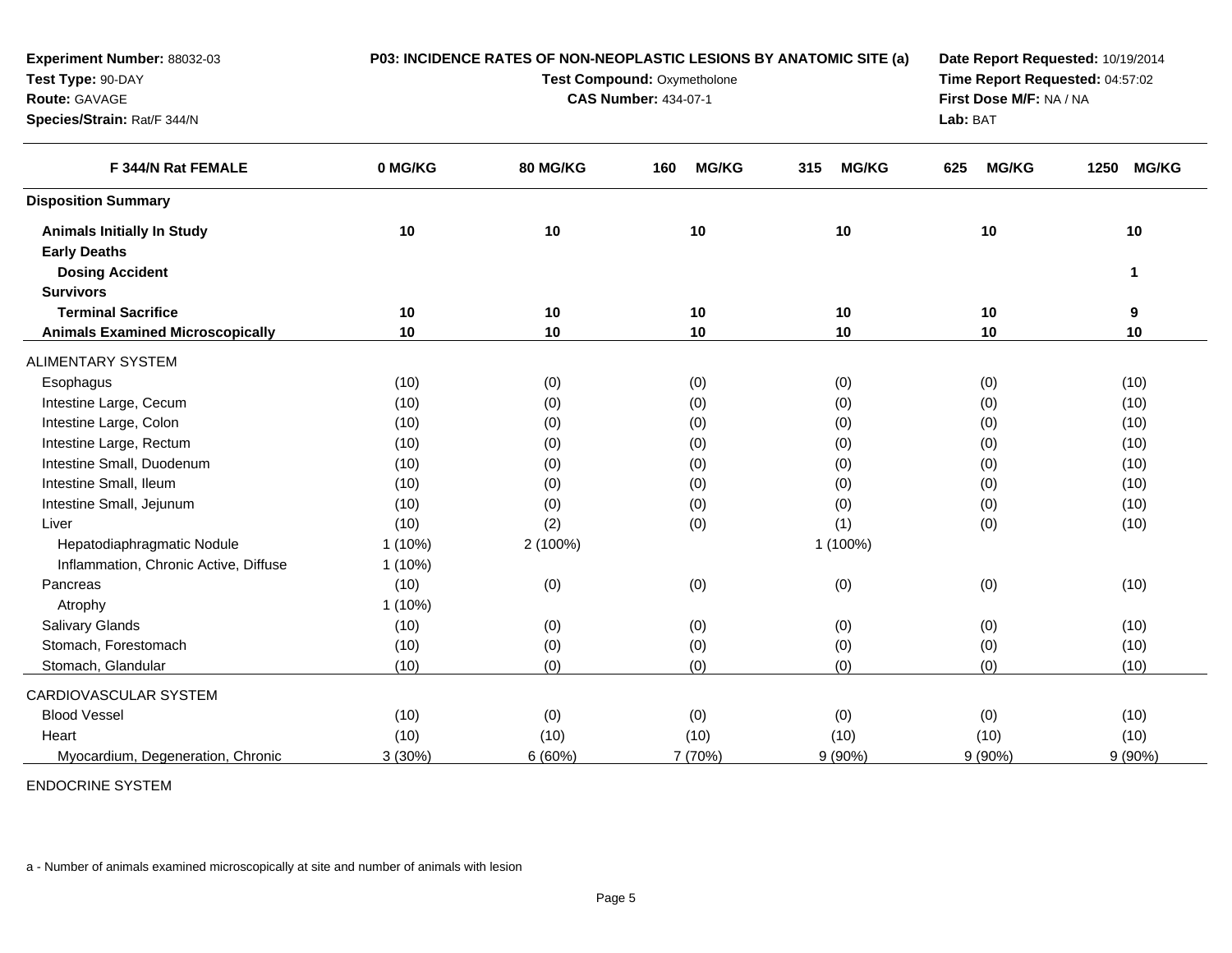| Experiment Number: 88032-03<br>Test Type: 90-DAY<br><b>Route: GAVAGE</b><br>Species/Strain: Rat/F 344/N | P03: INCIDENCE RATES OF NON-NEOPLASTIC LESIONS BY ANATOMIC SITE (a)<br>Test Compound: Oxymetholone<br><b>CAS Number: 434-07-1</b> |                 |                     |                     | Date Report Requested: 10/19/2014<br>Time Report Requested: 04:57:02<br>First Dose M/F: NA / NA<br>Lab: BAT |                      |
|---------------------------------------------------------------------------------------------------------|-----------------------------------------------------------------------------------------------------------------------------------|-----------------|---------------------|---------------------|-------------------------------------------------------------------------------------------------------------|----------------------|
| F 344/N Rat FEMALE                                                                                      | 0 MG/KG                                                                                                                           | <b>80 MG/KG</b> | <b>MG/KG</b><br>160 | 315<br><b>MG/KG</b> | <b>MG/KG</b><br>625                                                                                         | <b>MG/KG</b><br>1250 |
| <b>Adrenal Cortex</b>                                                                                   | (10)                                                                                                                              | (10)            | (10)                | (10)                | (10)                                                                                                        | (10)                 |
| Vacuolization Cytoplasmic                                                                               |                                                                                                                                   |                 |                     | 8 (80%)             | 10 (100%)                                                                                                   | 9(90%)               |
| Adrenal Medulla                                                                                         | (10)                                                                                                                              | (0)             | (0)                 | (0)                 | (0)                                                                                                         | (10)                 |
| Islets, Pancreatic                                                                                      | (10)                                                                                                                              | (0)             | (0)                 | (0)                 | (0)                                                                                                         | (10)                 |
| Parathyroid Gland                                                                                       | (9)                                                                                                                               | (0)             | (0)                 | (0)                 | (0)                                                                                                         | (6)                  |
| <b>Pituitary Gland</b>                                                                                  | (10)                                                                                                                              | (0)             | (0)                 | (0)                 | (0)                                                                                                         | (8)                  |
| <b>Thyroid Gland</b>                                                                                    | (10)                                                                                                                              | (0)             | (0)                 | (0)                 | (0)                                                                                                         | (10)                 |
| <b>GENERAL BODY SYSTEM</b><br>None                                                                      |                                                                                                                                   |                 |                     |                     |                                                                                                             |                      |
| <b>GENITAL SYSTEM</b>                                                                                   |                                                                                                                                   |                 |                     |                     |                                                                                                             |                      |
| <b>Clitoral Gland</b>                                                                                   | (8)                                                                                                                               | (0)             | (0)                 | (0)                 | (0)                                                                                                         | (10)                 |
| Ovary                                                                                                   | (10)                                                                                                                              | (10)            | (10)                | (10)                | (10)                                                                                                        | (10)                 |
| Atrophy                                                                                                 |                                                                                                                                   | 10 (100%)       | 10 (100%)           | 10 (100%)           | 10 (100%)                                                                                                   | 9(90%)               |
| Periovarn Tiss, Cyst                                                                                    |                                                                                                                                   |                 | $1(10\%)$           | $1(10\%)$           | $1(10\%)$                                                                                                   |                      |
| <b>Uterus</b>                                                                                           | (10)                                                                                                                              | (10)            | (10)                | (10)                | (10)                                                                                                        | (10)                 |
| Cervix, Hydrometra                                                                                      |                                                                                                                                   |                 |                     |                     |                                                                                                             | $1(10\%)$            |
| Hydrometra                                                                                              | $1(10\%)$                                                                                                                         | 2(20%)          | $9(90\%)$           | 10 (100%)           | 10 (100%)                                                                                                   | $9(90\%)$            |
| <b>HEMATOPOIETIC SYSTEM</b>                                                                             |                                                                                                                                   |                 |                     |                     |                                                                                                             |                      |
| <b>Bone Marrow</b>                                                                                      | (10)                                                                                                                              | (0)             | (0)                 | (0)                 | (0)                                                                                                         | (10)                 |
| Lymph Node, Mandibular                                                                                  | (10)                                                                                                                              | (0)             | (0)                 | (0)                 | (0)                                                                                                         | (10)                 |
| Lymph Node, Mesenteric                                                                                  | (10)                                                                                                                              | (0)             | (0)                 | (0)                 | (0)                                                                                                         | (10)                 |
| Spleen                                                                                                  | (10)                                                                                                                              | (0)             | (0)                 | (0)                 | (0)                                                                                                         | (10)                 |
| Thymus                                                                                                  | (10)                                                                                                                              | (0)             | (0)                 | (0)                 | (0)                                                                                                         | (10)                 |
| <b>INTEGUMENTARY SYSTEM</b>                                                                             |                                                                                                                                   |                 |                     |                     |                                                                                                             |                      |
| <b>Mammary Gland</b>                                                                                    | (10)                                                                                                                              | (8)             | (8)                 | (9)                 | (8)                                                                                                         | (10)                 |
| Hyperplasia                                                                                             |                                                                                                                                   | 5 (63%)         | 8 (100%)            | 9 (100%)            | 8 (100%)                                                                                                    | 9(90%)               |
|                                                                                                         |                                                                                                                                   |                 |                     |                     |                                                                                                             |                      |

MUSCULOSKELETAL SYSTEM